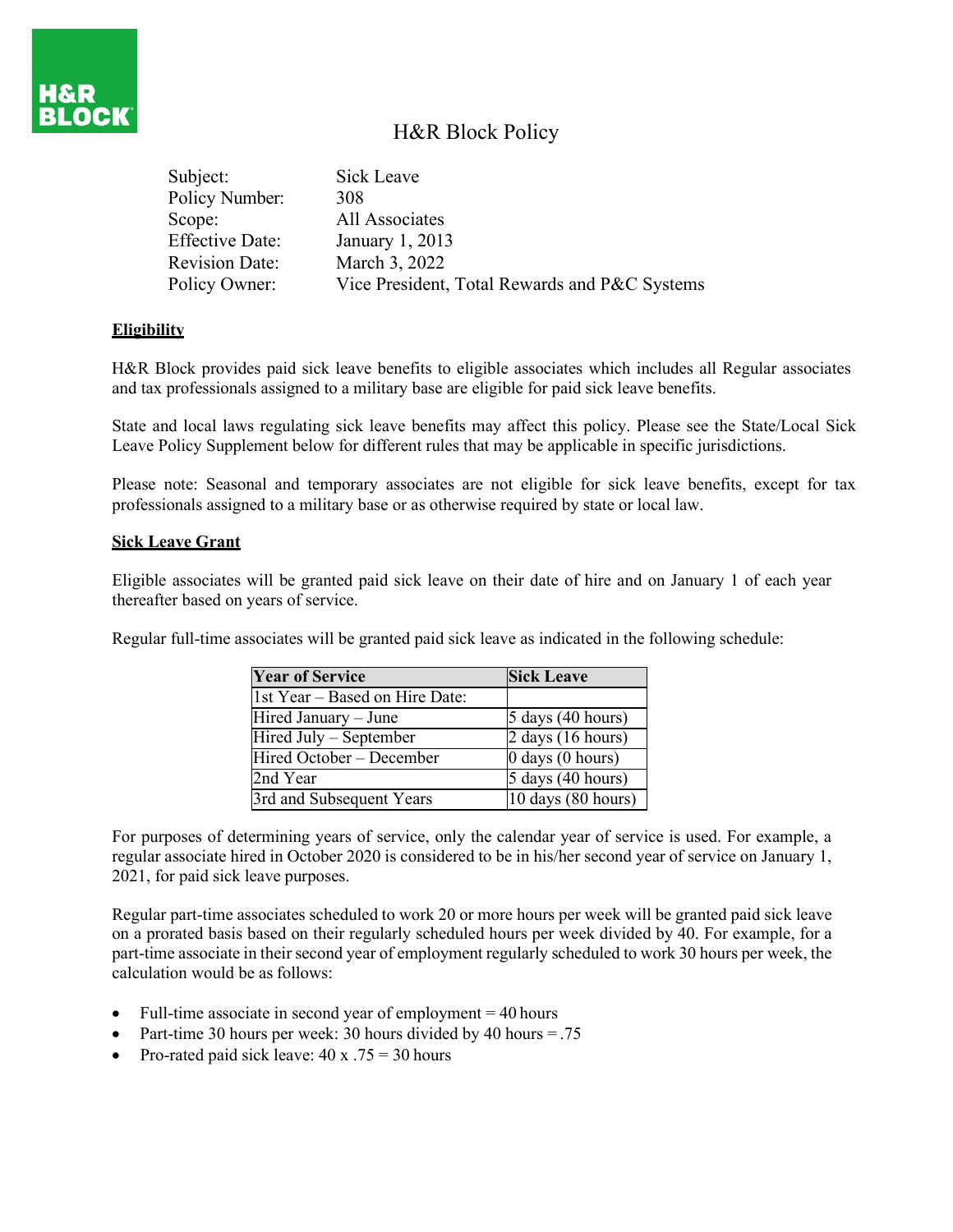On January 1, any accrued, unused paid sick leave from the prior calendar year will be carried over into the new calendar year. Paid sick leave may only accumulate to a maximum of 90 days or 720 hours, at which point no further paid sick leave will be granted until such time as the associate's paid sick leave balance is reduced below 720 hours.

## **Paid Sick Leave Usage**

Paid sick leave (up to a maximum of 8 hours/day, except where the associate's scheduled daily hours exceed 8 hours) is intended to provide pay continuation to eligible associates who are unable to work due to their own non-job related illness or injury and for eligible associates who are unable to work due to the illness of a spouse, domestic partner (as defined in the Domestic Partner Benefits Program), child, or other household member or for any other absence that would qualify as FMLA leave or that qualifies for use of sick leave under applicable state or local law. It is not required that the associate be eligible for FMLA to be eligible to use sick leave. Sick leave may also be used for any healthcare-related time off (i.e., office visits to a physician or dentist).

H&R Block may at any time request a licensed health care provider's statement from an associate who is absent from work for his/her own illness or injury, except as limited by law. A Request for Leave of Absence must be completed for any absence of more than five days, including absence for a work-related illness or injury. A request can be made by contacting H&R Block's Leave Administrator at (866) 563- 3586.

All associates are responsible for accurately reporting paid sick leave taken in the time and attendance system. Managers are responsible for ensuring the accurate, timely reporting of paid sick leave used by associates within their departments.

Absenteeism may result in corrective action up to and including termination, as determined by H&R Block in its discretion, even if available paid time off (vacation, sick leave, etc.) has not been exhausted, unless otherwise required by applicable law.

#### **Rate Paid for Sick Leave**

Unless otherwise required by local law, eligible regular associates will be paid forsick leave at their current regular compensation rate at the time the sick leave is taken, and regular associates paid on a base pay plus commission basis will be paid sick leave based only on the associate's base pay; commissions do not apply in this context, unless required by law.

#### **Sick Leave Upon Termination or Transfer**

Associates will not be entitled to receive pay for unused sick leave, and any unused sick leave will be forfeited upon termination of employment, except as required by state or local law. Any unused paid sick leave remaining upon termination will be reinstated in the event the associate is re-hired within 12 months from the date of termination. Regular associates who reduce their regularly scheduled hours to less than 20 hours per week will keep their unused sick leave but will not accrue further time except as required by state or local paid sick leave laws.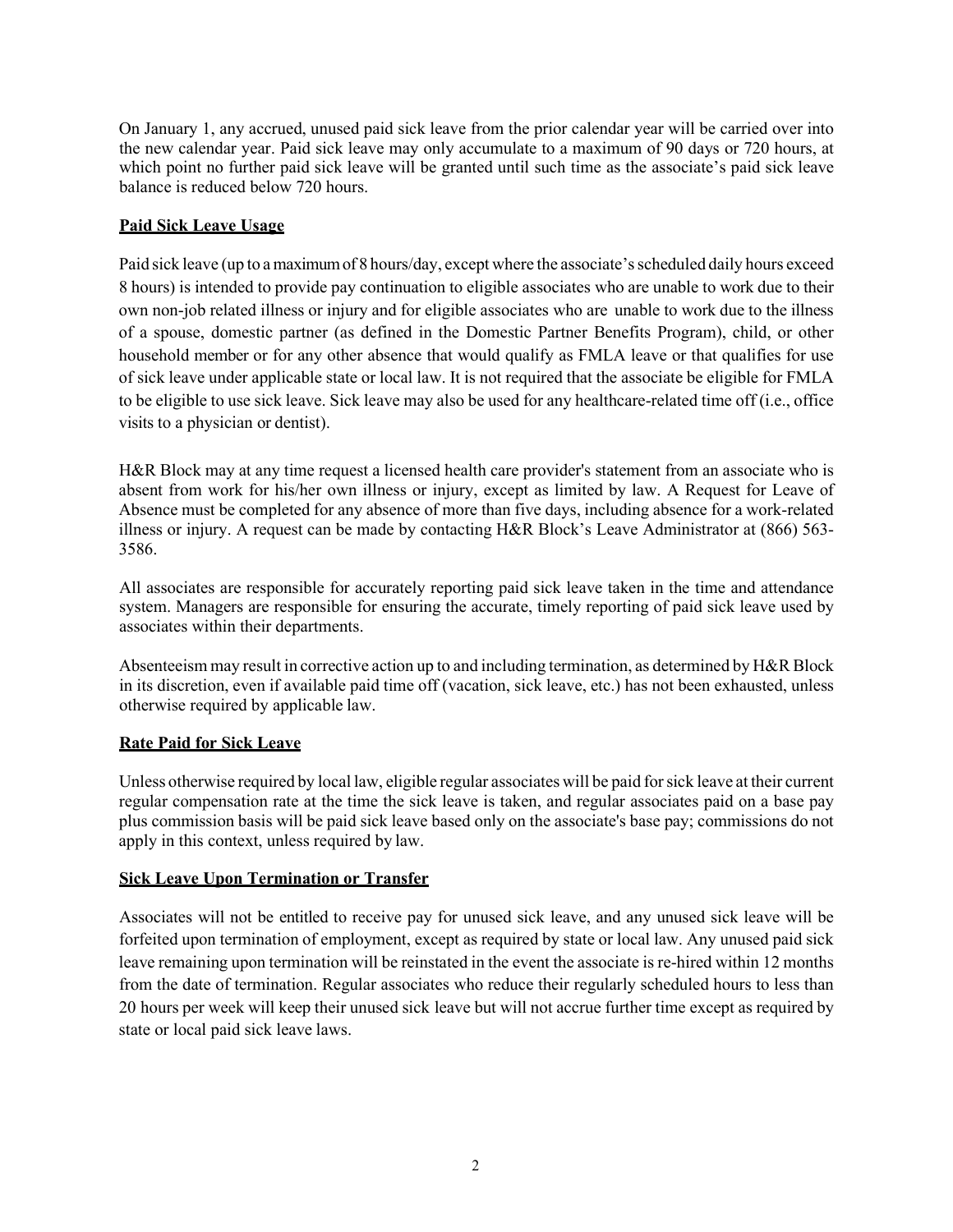## **Sick Leave Compliance**

The amount of an associate's accrued and available paid sick leave, in the current pay period and for the year, will appear on each pay statement. Associates should review the statement for accuracy and immediately contact the People and Culture department with any questions regarding the statement.

#### **State/Local Sick Leave Policy Supplement**

This supplements H&R Block's Sick Leave policy in the specific state and local jurisdictions that are noted below in Attachment A. H&R Block provides this supplement pursuant to its commitment to comply with all applicable state and local laws and regulations. For questions concerning local paid sick leave laws or regulations not listed here, please contact the People Center at 1-877-2CALLHR.

#### **Eligibility**

Regular associates in those state and local jurisdictions noted below in Attachment A will be eligible for sick leave *according to the more favorable of* the general sick leave policy above or as set out in this supplement. Conversely, seasonal associates in the state and local jurisdictions in Attachment A will be eligible for sick leave only as set out in this supplement. Please note: associates may not accrue paid sick leave under both H&R Block's general Sick Leave Policy and under the State/Local Sick Leave Policy Supplement.

#### **Sick Leave Grant**

Sick leave under this supplement, is accrued at the rate of 1 hour for every 30 hours worked, up to a maximum of 80 hours annually. On January 1, any accrued, unused sick leave from the prior calendar year will be carried over into the new calendar year. Total sick leave may only accumulate to a maximum of 80 hours, at which point no further sick leave will be granted until such time as the associate's sick leave balance is reduced below the maximum.

## **Sick Leave Upon Termination**

Upon termination, associates will not be entitled to receive pay for unused sick leave under this supplement. Any unused sick leave remaining upon termination will be available in the event the associate is re-hired within 12 months from the date of termination. After that time, any unused sick leave will be forfeited.

## **Sick Leave Usage**

Sick leave awarded under H&R Block's usual sick leave policies will apply toward the local legal requirements; the two will not be added together. Paid sick leave accrued under these local legal requirements can be carried over from year to year, subject to the caps described above.

Sick leave can be used for the purpose described in our general sick leave policy, or for any other reason for which sick leave must be made available pursuant to applicable local law.

To use sick leave, associates must get permission from their manager, unless provided otherwise by applicable local law. Associates using paid sick leave under this Supplement are not required to search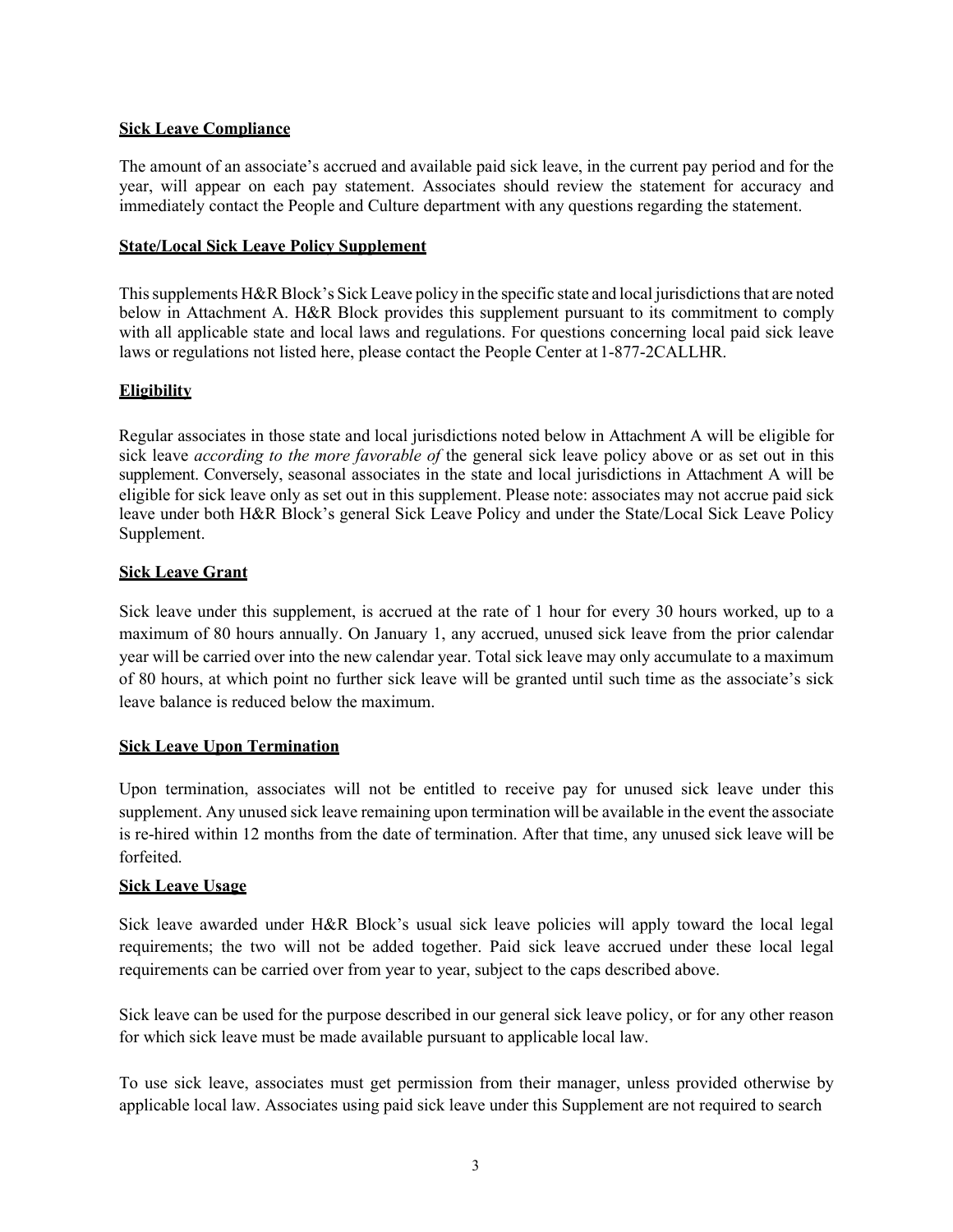for or find a replacement employee to cover the periods of time in which they are absent from work. For foreseeable absences, associates should notify their manager, verbally or in writing, as far in advance as reasonably possible. For unforeseeable absences, associates should notify their manager, verbally or in writing, before the start of their shift, or, if circumstances prevent that notice, as soon as practicable. Associates are responsible for accurately reporting sick leave taken in the time and attendance system.

Associates may not be required to provide documentation of the associate's need to use sick leave for sick or safe purposes (as described in the local ordinances) unless the absence exceeds three consecutive workdays, and/or the certification is otherwise allowed by federal, state, or local law.

Sick leave used by associates pursuant to local ordinance is not considered part of an associate's absenteeism rate and is not considered when evaluating attendance. (This is the same rule that is applied to leave taken under the Family and Medical Leave Act.) In addition, no adverse action will be taken against an associate based on his or her use of accrued sick leave pursuant to local law.

For purposes of this supplement, and where consistent with applicable state or local law, **"eligible family member**" shall include an associate's: (1) spouse (including a domestic partner, registered domestic partner, civil union partner, life partner, or, if these are not applicable, a designated person of the associate's choice), (2) children, (3) parents, (4) grandparents, (5) grandchildren, (6) siblings, and, in limited jurisdictions (7) any individual related by blood or affinity whose close association with the associate is the equivalent of a family relationship, or (8) a person with whom an associate has shared for the preceding twelve (12) months a mutual residence and with whom an associate maintains a committed relationship. These relationships shall be interpreted broadly to include biological, adopted, and foster, legal guardian, or "in loco parentis" relationships of an associate or an associate'sspouse.

## **Paid Sick Leave Compliance**

H&R Block prohibits discrimination or retaliation against associates because of an associate's request for, or use of, legally mandated paid sick leave under state or local law. If you believe that you have been treated unfairly on account of your use of legally mandated paid sick leave, or your request for legallymandated paid sick leave, please immediately report this concern to the People Center so that the matter may be reviewed and appropriate corrective action may be taken.

The amount of an associate's accrued and available paid sick leave, in the current pay period and for the year, will appear on each pay statement. Please review the statement for accuracy and immediately contact the People and Culture department if you have questions regarding the statement.